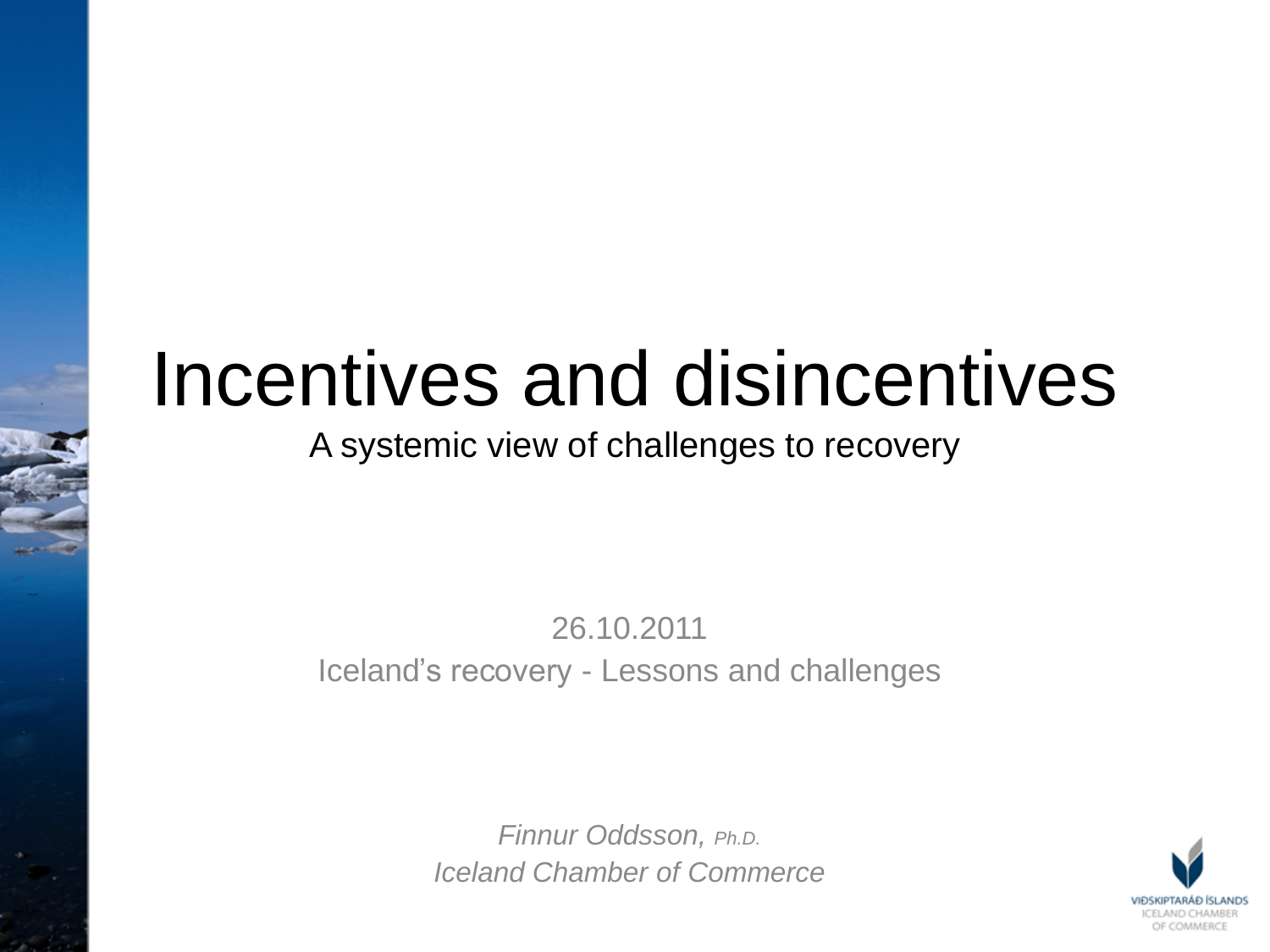## Ólafur Stefánsson

*On coaching styles and results at Magdeburg*

*"The players where afraid to take chances; a long pass to a wide open player on a fastbreak did not happen even if it was only minimally risky. It was better not to stand out if something went wrong. The atmosphere was inhibited and despite the fact that the team had many world class players, none played up to their abilities at Magdeburg and they had slumped since they arrived."*

*May 29, 2001, Morgunblaðið*

*[Ólafur Stefánsson](http://en.wikipedia.org/wiki/%C3%93lafur_Stef%C3%A1nsson) currently plays for Rhein-Neckar Löwen, captains the Icelandic National Handball Team and is a 4-time Iceland´s Sports Personality of the Year*

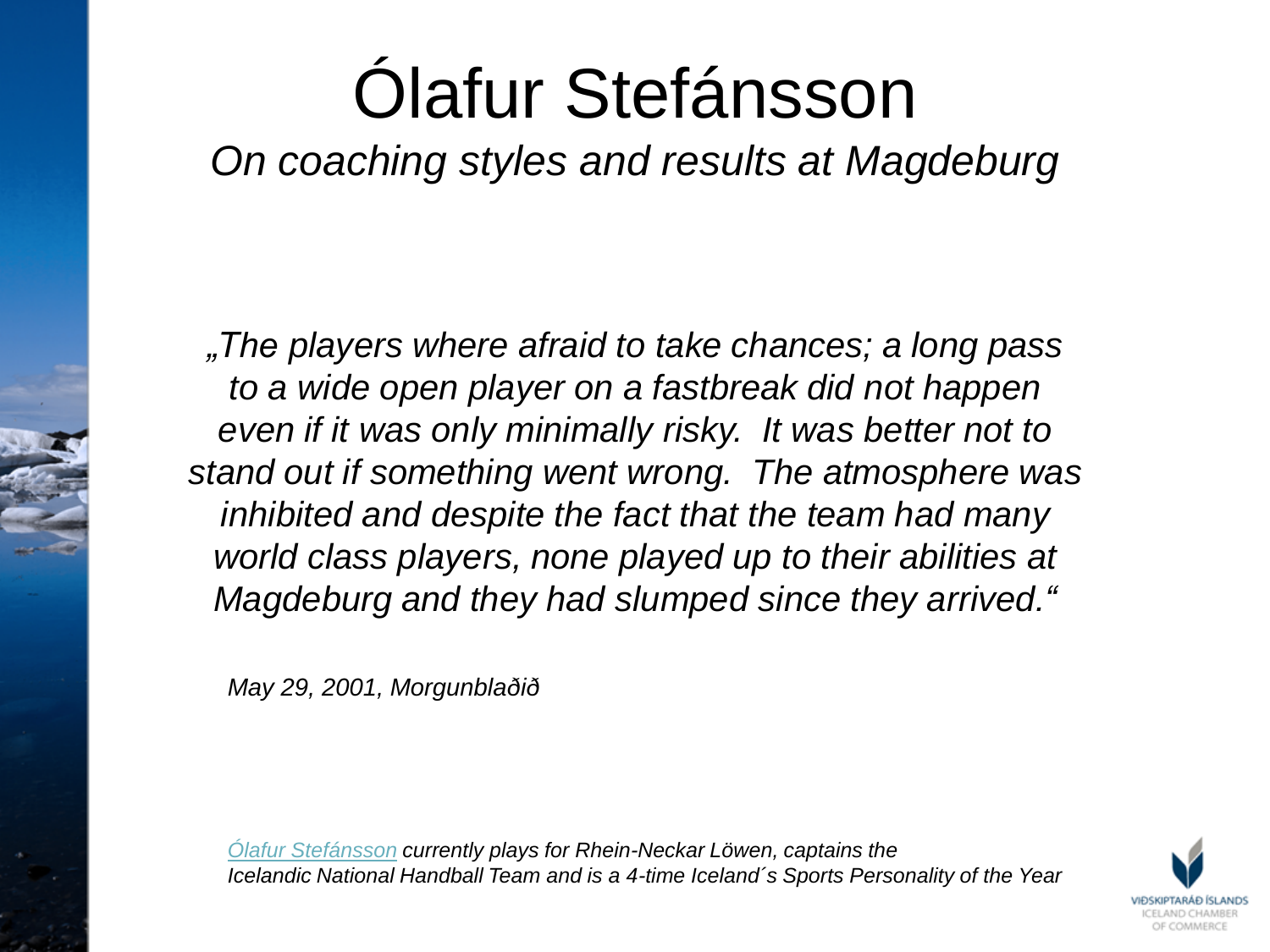## Progress is being made

IMF final review in August 2011

GDP growth in 2011\*

Fiscal consolidation progressing in right direction

Financial system restructured

ISK stability

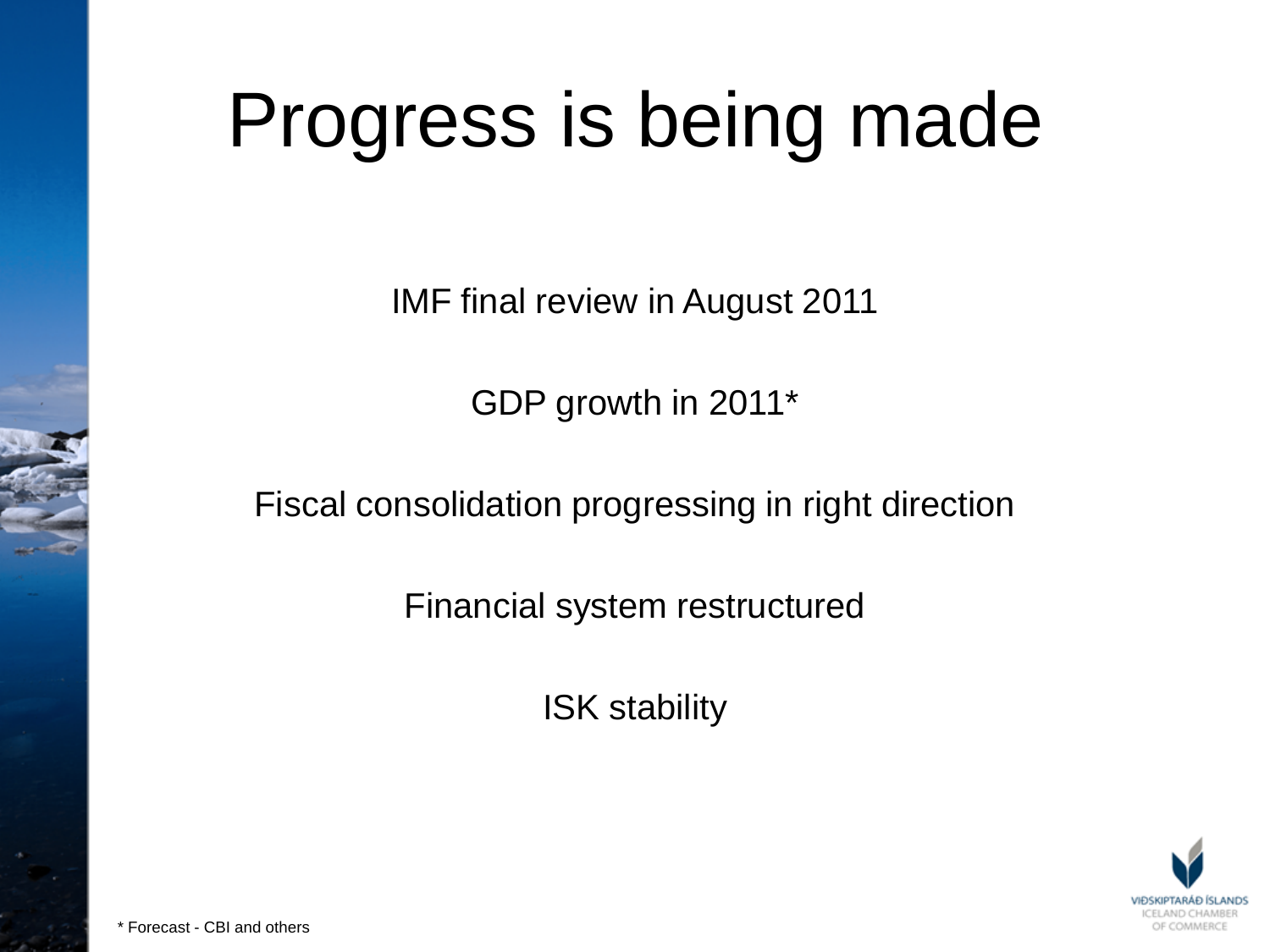## Agreement on objectives?

**Iceland: Correlation between purchasing power and GDP per person**



**GDP growth C + I + G + ( X – M)**

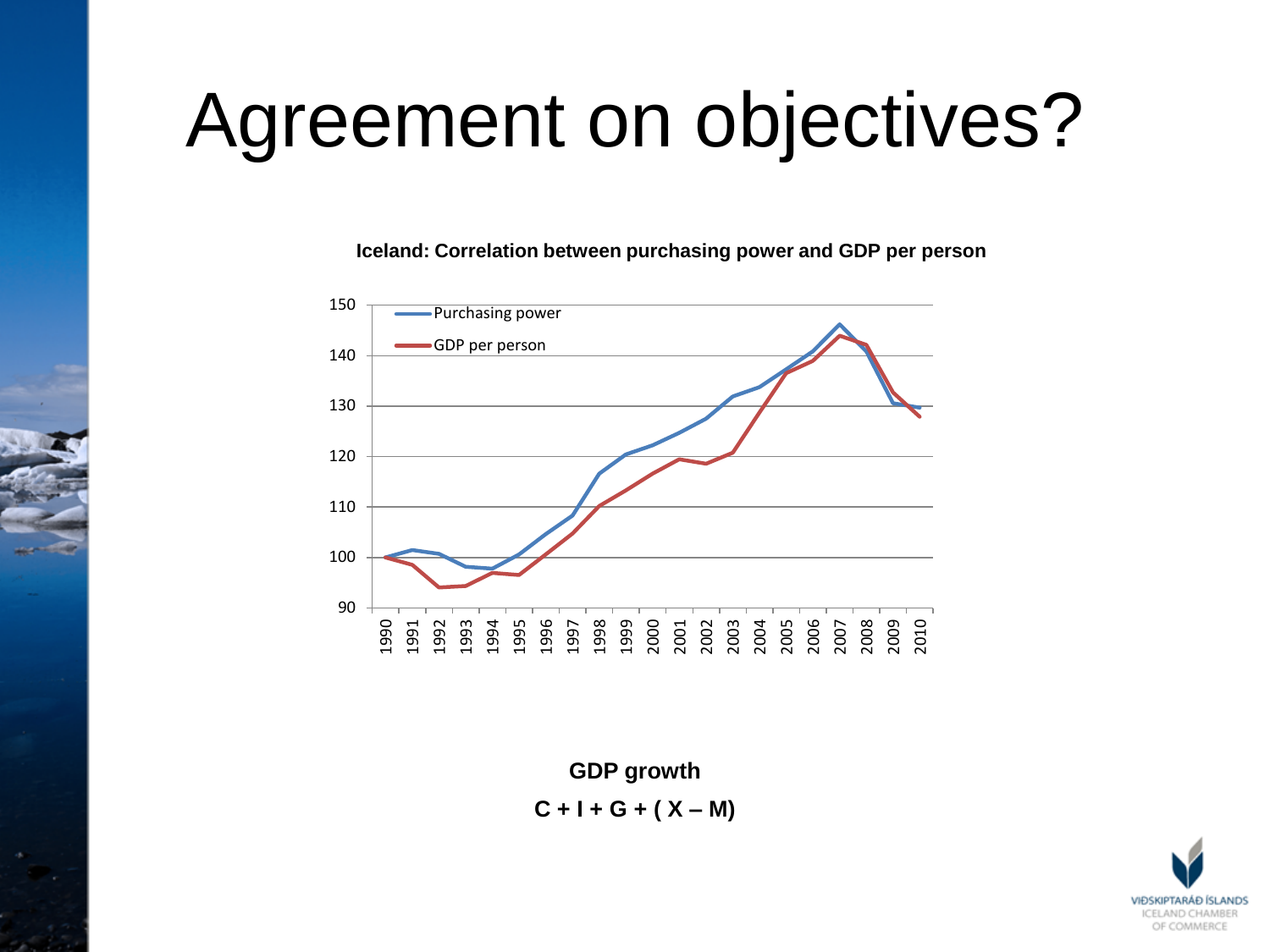## Desirable behavior

#### *for GDP growth*

... to work more than less... ... show initiative ... ... consume goods and services... ... save and invest, e.g., in housing ... ... take moderate risks ... ... starting a business and create something of value for others ... ... and new jobs... ... continue to report their income ... .... and choose to live in Iceland.

> ... plan for the future ... ... stay out of the "underground" economy ... ... continue buying goods and services... ... invest in capital equipment ... ... keep employing people ... ... hire for new jobs ... ... expand operations ... ... and choose Icleand as a tax jurisdiction.

> > ... and the list goes on.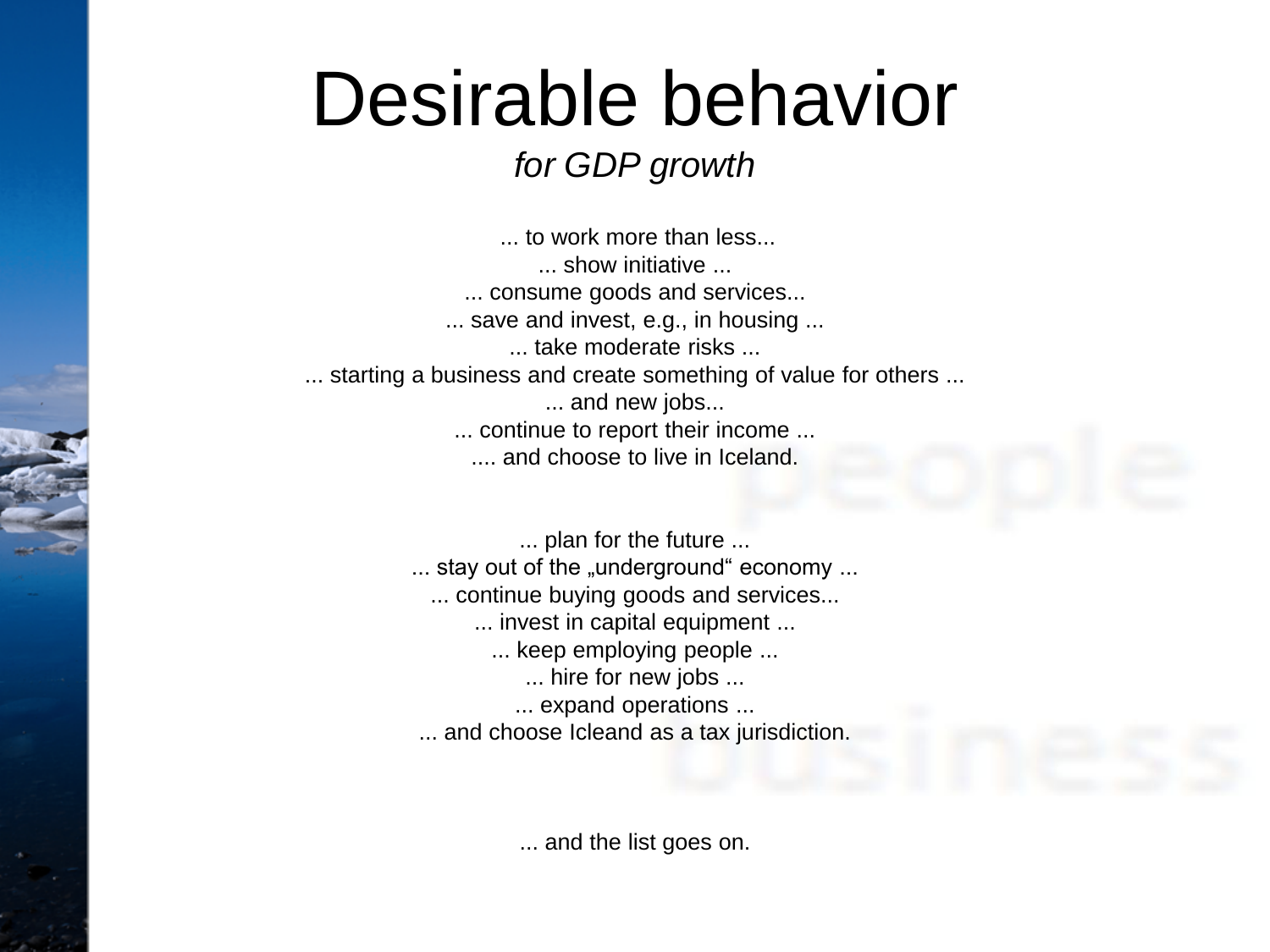## Begs the question...

... how well does the current system support behavior (of households, business and investors) required for economic recovery?

taxation

economic policy

regulation, supervision and control

political debate

media

general/public discussion

internet and blogs



etc.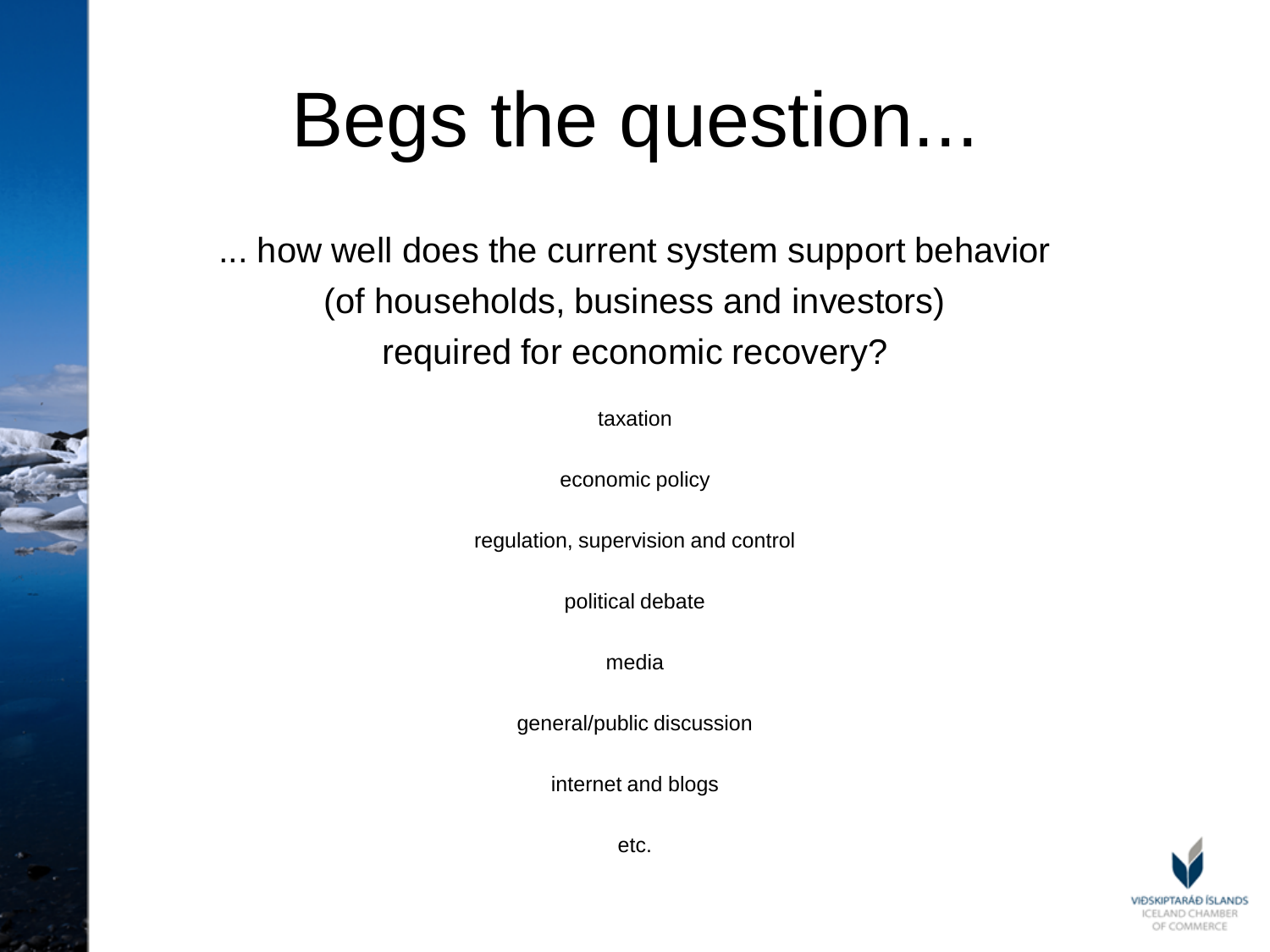## A , sensible " thing to do...

*"…if you pit a good performer against a bad system, the system will win almost every time"*

*Geary Rummler & Alan Brache, 1995*

... depends on individual (not system) perspective!

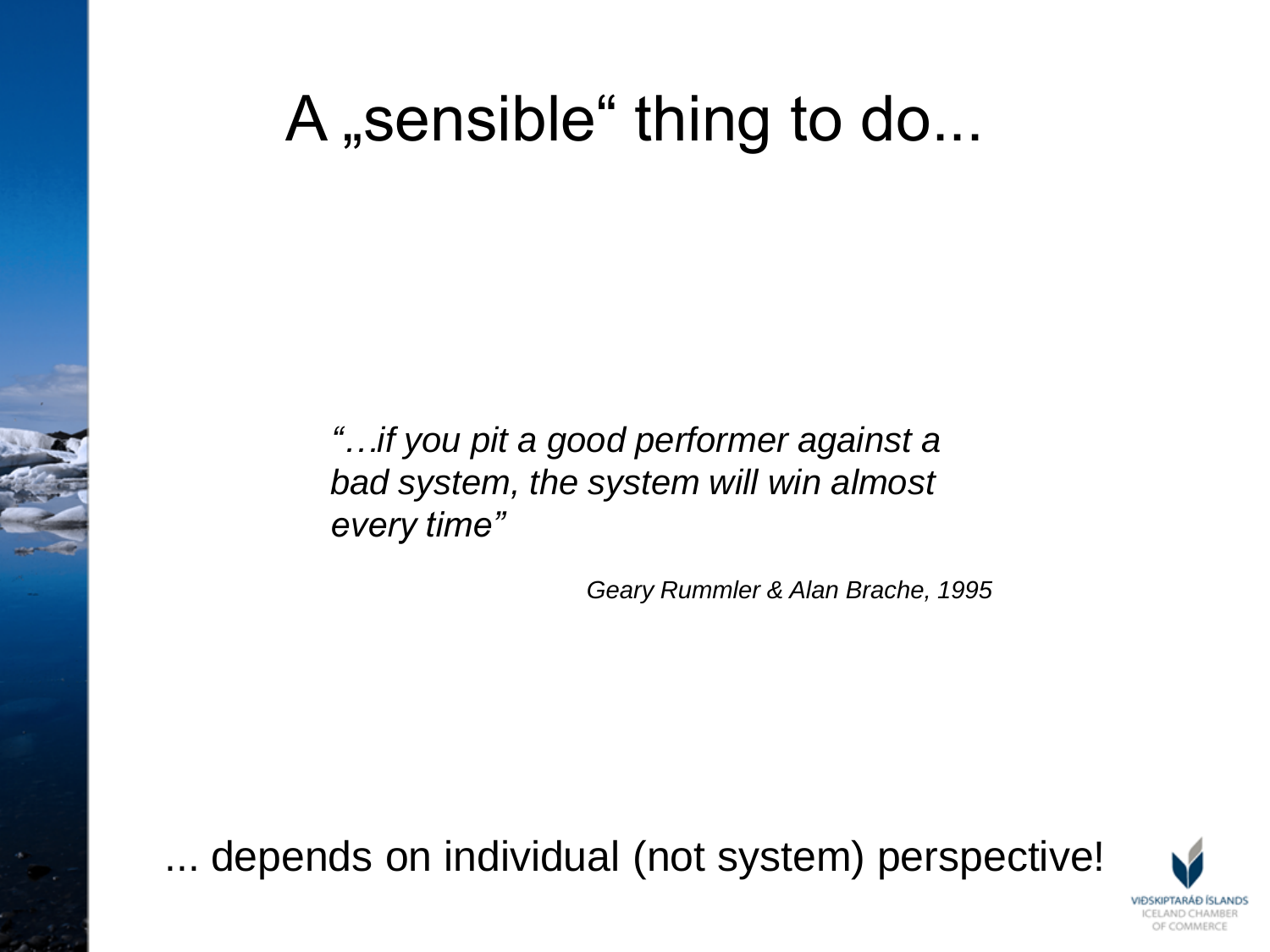#### The Icelandic Tax System: Changes '07-'11



|                                                                            | 2007             | 2008             | 2009                        | 2010                         | 2011                              | 2012 Budget Bill                  | <b>Increases</b> |
|----------------------------------------------------------------------------|------------------|------------------|-----------------------------|------------------------------|-----------------------------------|-----------------------------------|------------------|
| Capital gains tax                                                          | 10%              | 10%              | 10%/15%                     | 18%                          | 20%                               | 20%                               | 100%             |
| Dividend to shareholders                                                   | N/A              | N/A              | N/A                         | 50/50                        | 50/50                             | 50/50                             |                  |
| Income tax on limited liability companies                                  | 18%              | 11%              | 18%                         | 18%                          | 20%                               | 20%                               | 11%              |
| Income tax on partnerships                                                 | 26%              | 26%              | 23,5%                       | 32,7%                        | 36%                               | 36%                               | 38%              |
| Taxes on other legal entities, e.g. certain for.entiti                     | 10%              | 10%              | 10% / 15%                   | 18%                          | 20%                               | 20%                               | 100%             |
| Individual income tax                                                      | 23,75%           | 22,75%           | 22,75%                      | 24,1% / 27,0% / 33,0%        | 22,9% / 25,8% / 31,8%             | 22,9% / 25,8% / 31,8%             | 9%               |
| Taxes on previously exempt pension savings                                 |                  |                  |                             |                              |                                   | 22.9% / 25.8% / 31.8%             |                  |
| Municipal income tax                                                       | 11,24% - 13,03%  | 11,24% - 13,03%  | 11,24% - 13,03%             | 11,24% - 14,61%              | 12,44% - 14,48%                   | 12,44% - 14,48%                   | 11%              |
| Tax liability for indiv. (income tax + municipal tax)                      | 35,72%           | 35,72%           | 37,20%                      | 37,22% / 40,12% / 46,12%     | 37,31% / 40,21% / 46,21%          | 37, 31% / 40, 21% / 46, 21%       | 13%              |
| Personal tax deduction                                                     | 32.150           | 34.034           | 42,205                      | 44.205                       | 44.205                            | 45.929                            | 43%              |
| Value added tax                                                            | 7%/14%/24.3%     | 7%/14%/24.5%     | 7% / 24,5%                  | 7%/25.5%                     | 7%/25.5%                          | 7% / 25.3%                        | 4%               |
| <b>Wealth tax</b>                                                          |                  |                  |                             | 1.25%                        | 1,50%                             | <b>Additional step</b>            | 20%              |
| <b>High-income tax</b>                                                     |                  |                  | 8%                          |                              |                                   |                                   |                  |
| Inheritance tax                                                            | 5%               | 5%               | 5%                          | 5%                           | 10%                               | 10%                               | 100%             |
| Liquor fee                                                                 |                  |                  |                             |                              |                                   |                                   |                  |
| Beer                                                                       | 58,70 kg         | 66,04 kr.        | 75,95 kr.                   | 83,54 kg                     | 86,90 kr.                         | 91,33 kg.                         | 56%              |
| Wine                                                                       | 52,80 kg         | 39,40 kr.        | 68,31 kr.                   | 75,14 kg                     | 78,15 kr.                         | 82,14 kg                          | 56%              |
| <b>Spirits</b>                                                             | 70,78 kg         | 79,63 kr.        | 91,57 kr.                   | 100,73 kr.                   | 101,74 kr.                        | 106.93 kg.                        | 51%              |
| Tobacco fee                                                                |                  |                  |                             |                              |                                   |                                   |                  |
| <b>Cigarettes</b>                                                          | 286,97 km        | 322,84 kr.       | 371,27 kg                   | 408,40 kr.                   | 437,00 kr.                        | 459,29 kg                         | 52%              |
| Other tobacco products                                                     | 14,34 kr.        | 16,13 kr.        | 18,35 kg                    | 20,41 kg                     | 21,85 kr.                         | 22,96 kr.                         | 52%              |
| Carbon emission fee                                                        |                  |                  |                             |                              |                                   |                                   |                  |
| <b>Gas and diesel fuel</b>                                                 |                  |                  |                             | 2,90 kg.                     | 4,35 kg.                          | 5,78 kr.                          | 99%              |
| Gasoline                                                                   |                  |                  |                             | 2,60 kr.                     | 3,80 kr.                          | 5,05 kr.                          | 94%              |
| Jet and airplane fuel                                                      |                  |                  |                             | 2,70 kg.                     | 4,10 kg.                          | 5,45 kr.                          | 102%             |
| <b>Oil for heating</b>                                                     |                  |                  |                             | 3,60 kr.                     | 5,35 kg                           | 7,12 kr.                          | 98%              |
| Energy taxes                                                               |                  |                  |                             |                              |                                   |                                   |                  |
| Electricity                                                                |                  |                  |                             | $0.12$ kg.                   | $0.12$ kg.                        | 0.12 kr.                          |                  |
| <b>Geothermal heating</b>                                                  |                  |                  |                             | 2%                           | 2%                                | 2%                                |                  |
| Oil fee                                                                    | 41,00 kr.        | 46,12 kr.        | 46,12 kr. / 51,12 kr.       | 52,77 la.                    | 54,88 kr.                         | 72,99 kr.                         | 78%              |
| Kerosene fee                                                               |                  |                  |                             |                              |                                   | information lacking               |                  |
| Gasoline fee - general and specific                                        | 42,23 kg         | 47,51 kr.        | 47,51 / 57,51 kr.           | 60,01 kg.                    | 62,41 kr.                         | 76,31                             | 81%              |
| General                                                                    | 9.28 kg          | 10,44 kr.        | 10,44 kr. / 20,44 kr.       | 22,94 kr.                    | 23,86 kr.                         | 31,73 kg                          | 242%<br>23%      |
| Specific - unleaded fuel                                                   | 32,95 kg         | 37,07 kr.        | 37,07 kg                    | 37,07 kg.                    | 38,55 kr.                         | 40,52 kg                          |                  |
| Specific - Other                                                           | 34.92 kg         | 39,28 kr.        | 39,28 kg                    | 39.28 kg                     | 40.85 kr.                         | 42,93 kr.                         | 23%              |
| Domestic transportation equalization fee                                   | 0,32 kg<br>5,34% | 0,36 kr.<br>534% | 0,36 kr.<br>5,34% / 7%      | 0,36 kr. / 0,57 kr.<br>8,65% | 0,40 kg.<br>8,63%                 | 0,40 kr.<br>7,74%                 | 45%              |
| Employers contribution fee- total<br><b>General employers contribution</b> | 4,54%            | 4,54%            | 4,54%                       | 4,34%                        | 4,34%                             | 4,99%                             | 10%              |
|                                                                            | 0.63%            | 0,63%            | 0,65% / 2,21%               | 3,81%                        | 3,81%                             | 2,43%                             | 277%             |
| Social security contribution<br><b>Contribution to the Bankruptcy Fund</b> | 0.10%            | 0,10%            | 0,10%                       | 0.25%                        | 0,25%                             | 0,25%                             | 150%             |
| <b>Market charge</b>                                                       | 0,05%            | 0,05%            | 0.05%                       | 0,05%                        | 0,05%                             | 0.05%                             | 0%               |
| Withholding tax on foreign interest payments                               |                  |                  |                             | 18%                          | 18%                               | 18%                               |                  |
| Bank levy                                                                  |                  |                  |                             |                              | 0.041%                            | 0.041%                            |                  |
| Bank levy due to mortage rate subsidy                                      |                  |                  |                             |                              | 0,0875%                           | 0,0875%                           |                  |
| Specific payroll tax on financial institutions                             |                  |                  |                             |                              |                                   | 10,50%                            |                  |
| Tax on accommodation (per unit)                                            |                  |                  |                             |                              | 100,00 kr.                        | 100 kr.                           |                  |
| Taxes on foreign currency accounts                                         |                  |                  |                             | 18%                          | 20% / 0%                          | œ.                                | 0%               |
| Excise tax on automobiles                                                  | 30% / 43% / 10%  | 30%/45%/10%      | 30% / 45% / 10% / 30% / 13% | 30% / 45% / 10% / 30% / 13%  | 30% / 13% / 0% / 10% / 15% / 20%  | 30% / 13% / 0% / 10% / 15% / 20%  |                  |
|                                                                            | 30%/13%          | 30%/13%          |                             |                              | 23% / 33% / 36% / 44% / 48% / 52% | 25% / 35% / 36% / 44% / 48% / 52% |                  |
| <b>General excise tax</b>                                                  | 15% / 20% / 25%  | 1.5% / 20% / 25% | 15%/20%/25%                 | 15%/20%/25%                  | 15% / 20% / 25%                   | 15% / 20% / 25%                   |                  |

Please note: Because of frequent changes in the tax system for the last couple of years and general difficulty in getting data from official sources, it could lead to uncertainty in some calculations.

In the above listing there are missing specific fixed amount taxes, such as charge to the National Broadcasting Service, Contribution to the Construction Fund for the Elderly etc.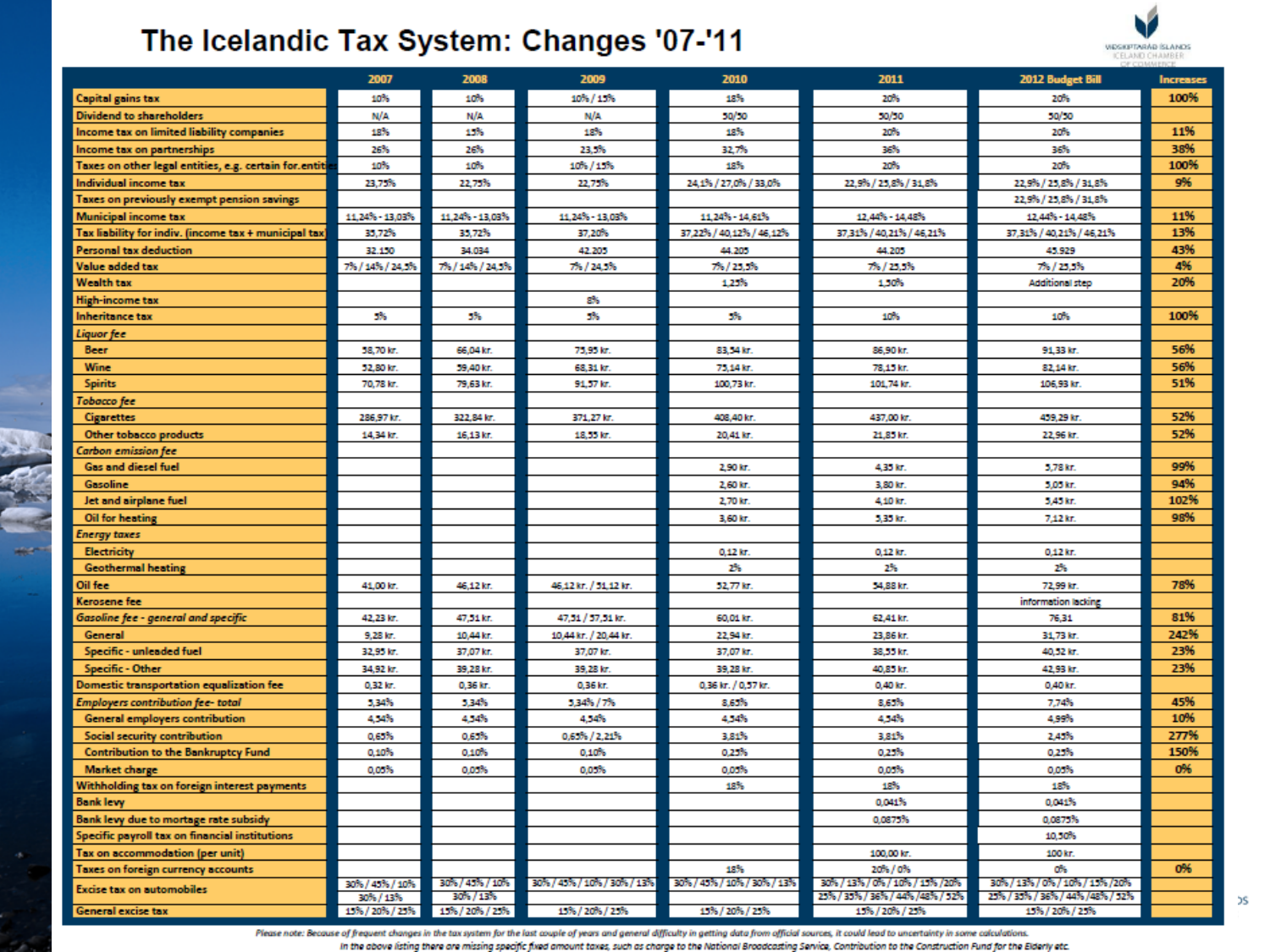# To simplify

More than 100 changes that entail new or higher taxes

4<sup>th</sup> highest tax to GDP ratio in OECD \*

Capital gains tax doubled

Individual income tax increased and made more progressive, three salary brackets

New wealth tax (net equity) imposed

Employers payroll tax increased by more than half

Significant tax increases on LLCs and partnerships, restrictions on dividend payments



\* Statistics from 2009, accounting for differences in social security contribution. 4-5th place tie with Norway.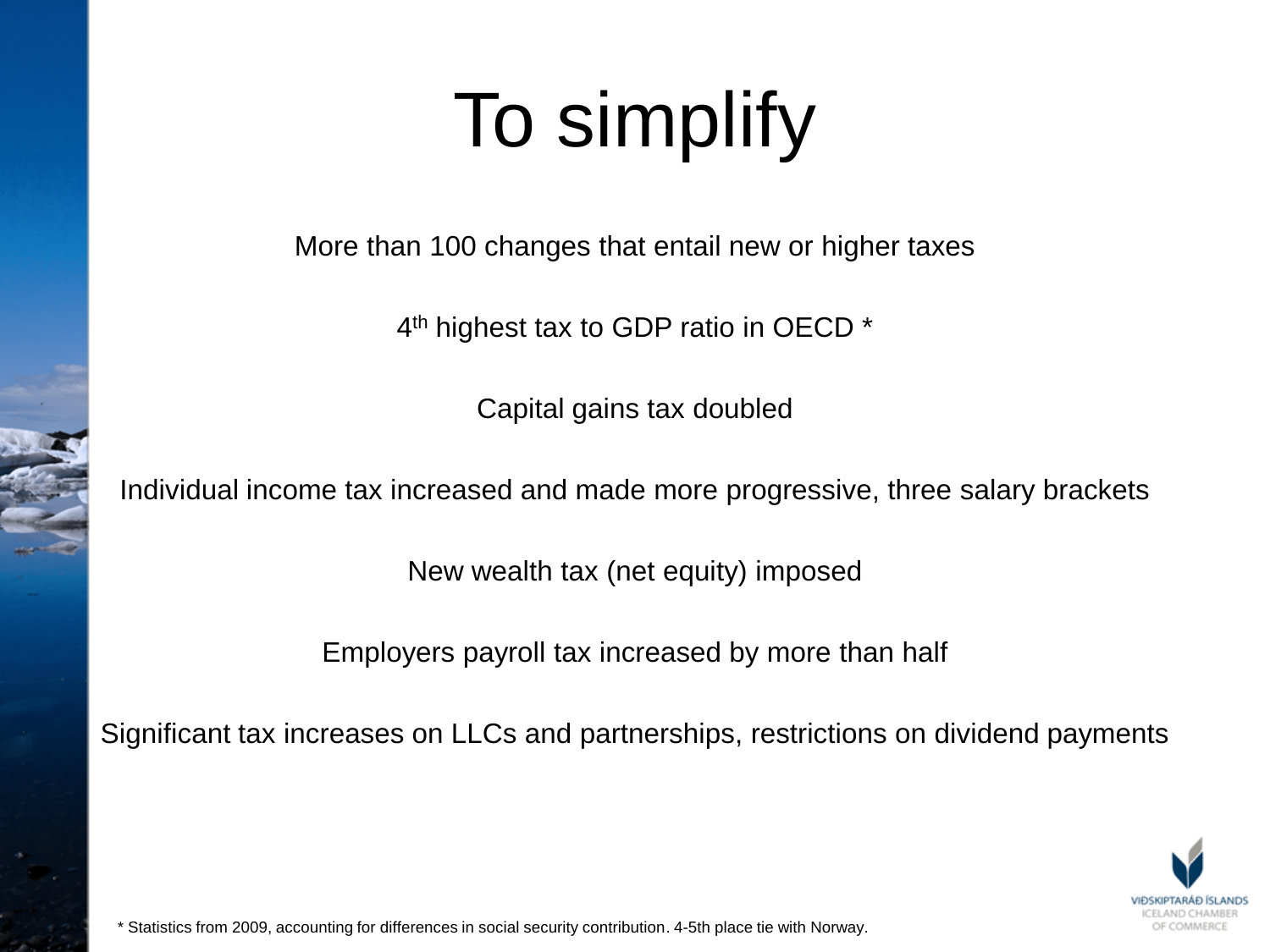### Adverse trends ... *...and possible examples of sensible behavior?*









VIĐSKIPTARÁĐ ÍSLANDS **ICELAND CHAMBER** OF COMMERCE

#### Source: Statistics Iceland and calculations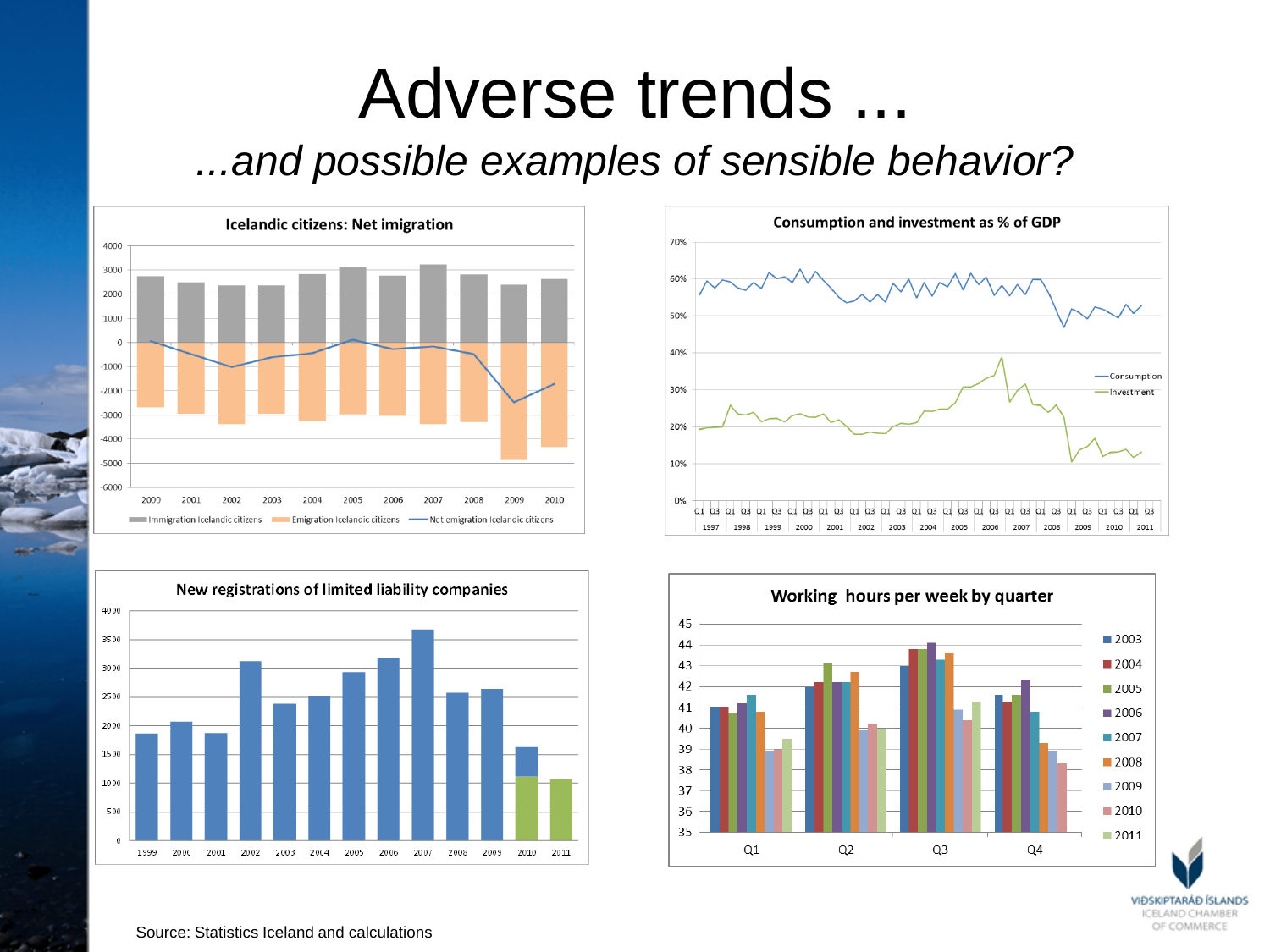### Economic recession or reaction to policy?

*... rections are always sensible*



The budget bill for 2011 was introduced in October of 2010 and passed into law in December 2010

Inheritance tax was increased from 5% to 10%

December 2010: 321 advance payments of inheritance Whole year 2010: 528 total advance payments Whole year 2009: 275 total advance payments

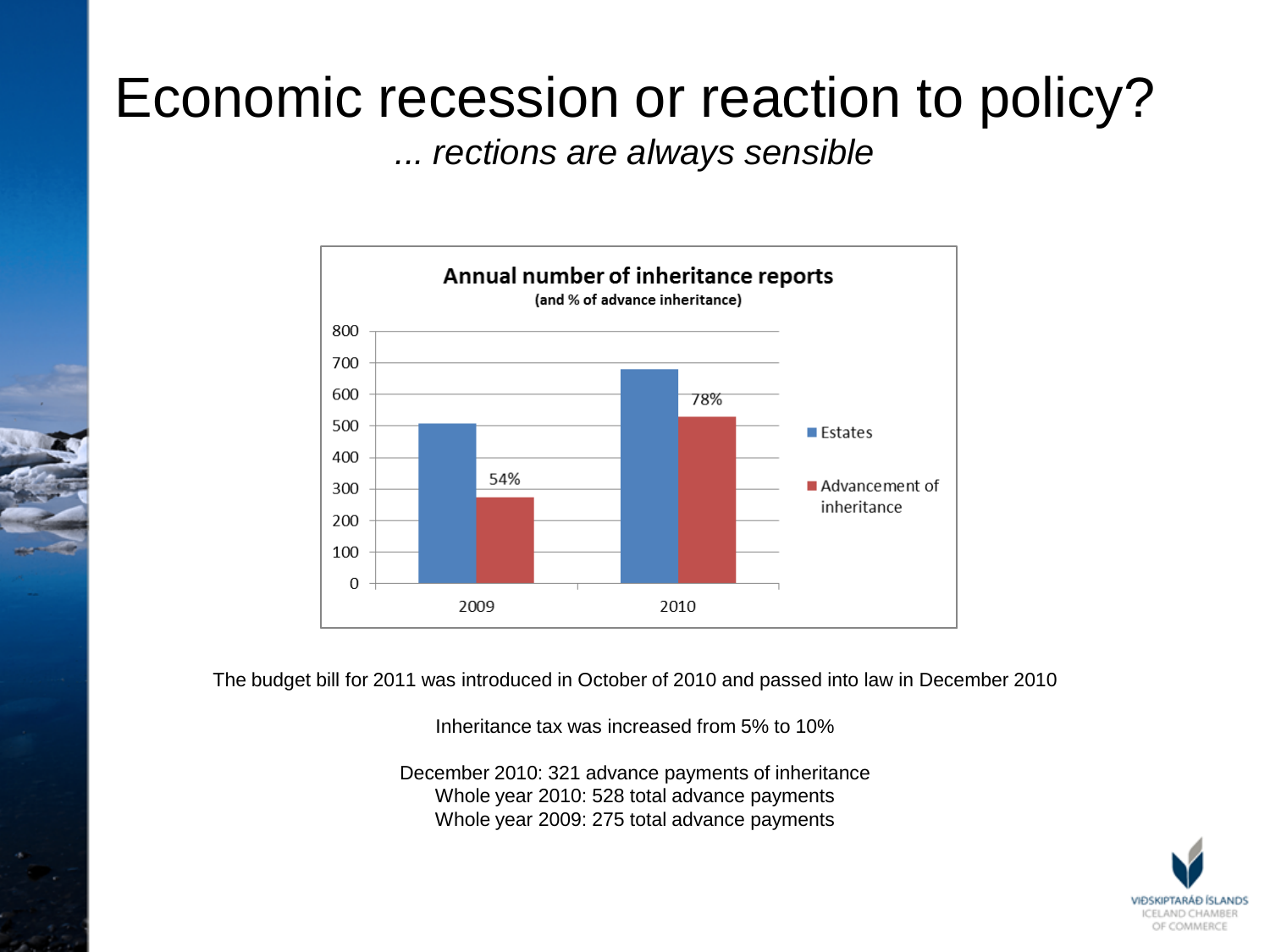## Alignment is needed...

*... between the interests of individuals and the economy*

Too often, sensible behavior of people running households, businesses or institutions does not align with what is good for the recovery of the economy

There is a need for a systemic view and policy action that takes into account how people actually behave - not only how we think they should behave - and encourages work, initiative, investment and value creation.